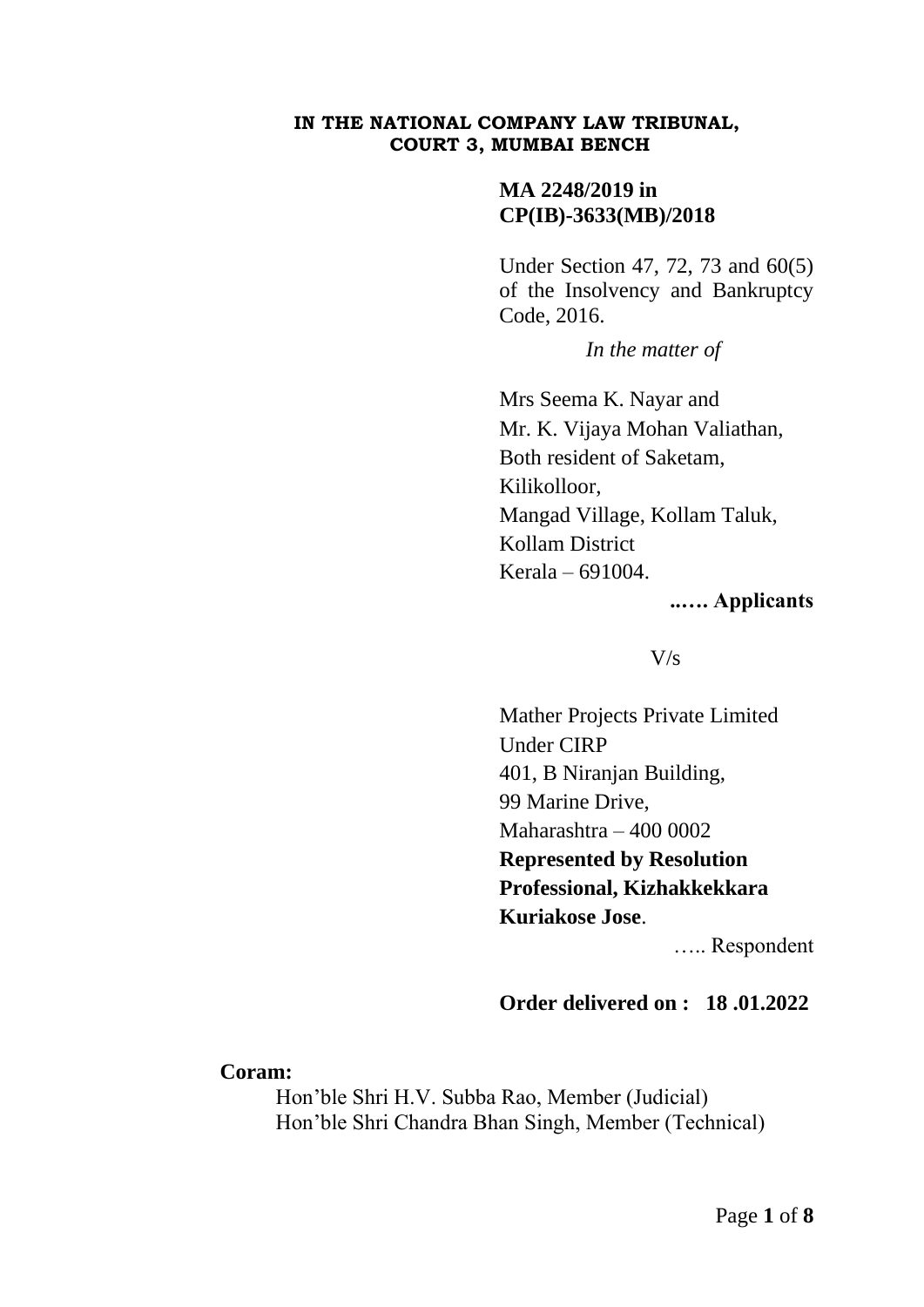**For the Applicant**: Ms. Shubharanjani Ananth, Counsel.

**For the Respondent**: Mr. Ashok G.V., Counsel i/b Sachin R Pawar for Resolution Professional; Mr. Jose K K, Resolution Professional in person.

## *Per: Chandra Bhan Singh, Member (Technical)*

# **ORDER**

- 1. This Application MA 2248/2019 in CP(IB)-3633(MB)/2018 has been filed by Mrs Seema K Nayar and Mr K Vijaya Mohan Valiathan who are Financial Creditors in the Corporate Debtor Company in the capacity of flat owners and the total financial debt owed by the applicants is about Rs.49.69 lakhs. These Applicants are joint flat purchasers in the Corporate Debtor Company. These applicants are part of the group of home buyers who were represented through an authorised representative and these applicants have also voted in electing the "authorised representative" to represent all home buyers.
- 2. The Corporate Debtor had five projects under the Company, one of it being 'Hacienda'. This particular joint home buyers are home buyers in the 'Hacienda' project. The main grievance of the Applicant is two-fold:-
	- (a) That the Deed of Assignment dated 05.09.2018 wherein the construction of the remaining flats in the Hacienda Project were assigned to M/s Locus Construction Private Limited, according to the Applicants is an undervalued/ preferential transaction and, therefore, should be set aside and declared null and void.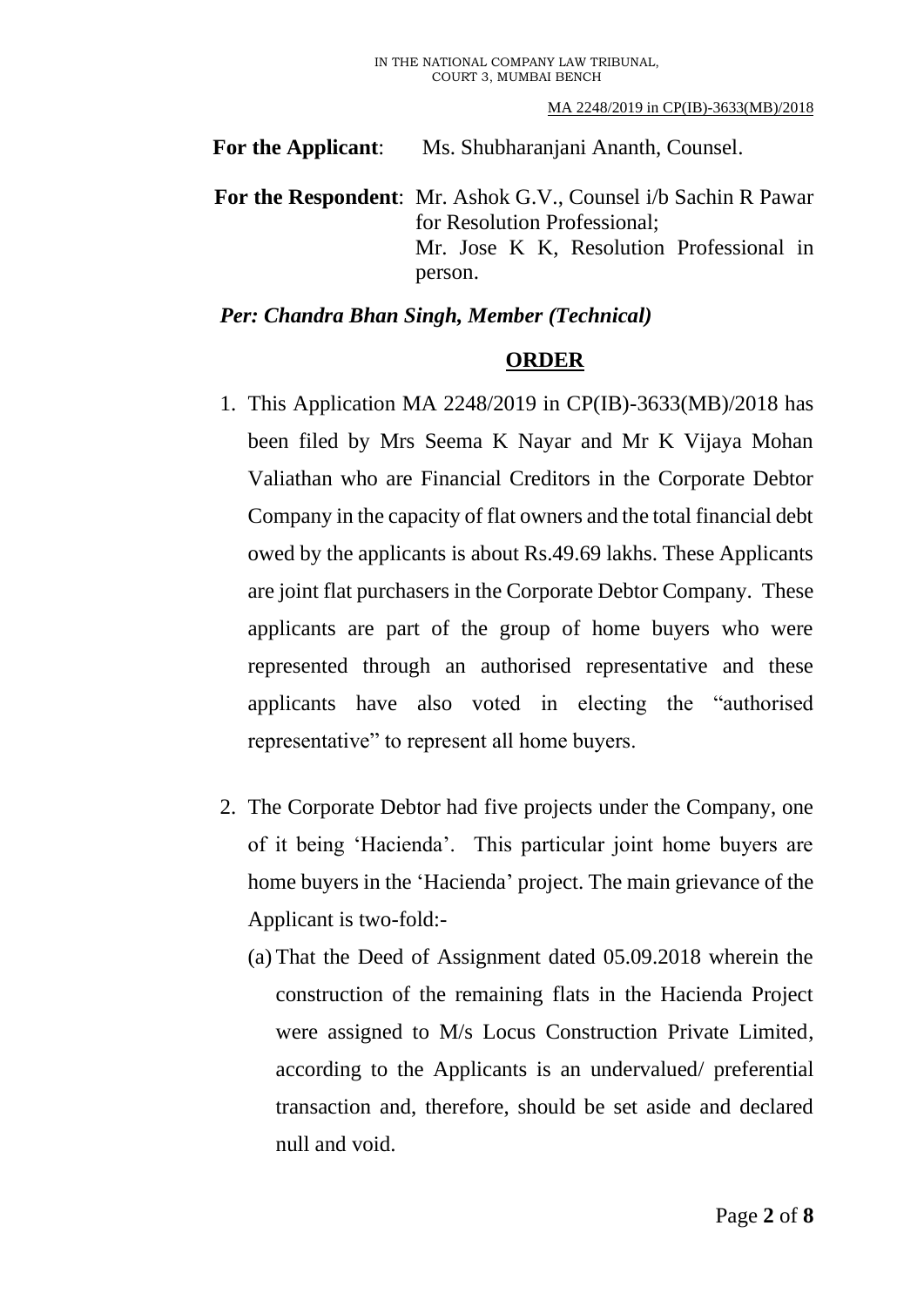- (b)That the successful Resolution Applicant, Mr. Mohammed Shaffi Mather is a related party of the Corporate Debtor and, therefore, ineligible to be a Resolution Applicant.
- 3. The CIRP of the Corporate Debtor Company commenced by NCLT Order dated 30.11.2018. The Bench also notes that the Resolution Plan submitted by Mr. Mohammed Shaffi Mather has been approved with 72.37% vote of the CoC in the 5<sup>th</sup> meeting of the CoC held on 18.05.2019.
- 4. This present Miscellaneous Application has been filed on 11.03.2019, i.e. after almost a month since the meeting of CoC wherein the successful Resolution Plan was approved. The Bench also notes that as per Regulation 35A(i) of the IBBI (Insolvency Resolution Process for Corporate Persons) Regulations 2016, the IRP/ RP has to form an opinion about the transactions of the nature mentioned in Section 43, 45, 50 or 66 of the IBC within T+75 days from the date when CIRP starts. The Bench observes that the IRP/ RP never pointed out to any transaction which attract Section 43, 45, 50 or 66. Therefore, the Bench notes that neither the CoC nor the RP in the present CIRP have pointed out to any transaction of the nature mentioned in Section 43, 45, 50 or 66 of the IBC, 2016.
- 5. The Applicants in their submission have mentioned that the entire 'Hacienda project' was handed over by a Deed of Assignment dated 05.09.2018 to M/s Locus Construction Private Limited, which included the liabilities of the Applicant towards the Corporate Debtor. The Bench notes that statement of the Applicant is not correct because, a mere perusal of the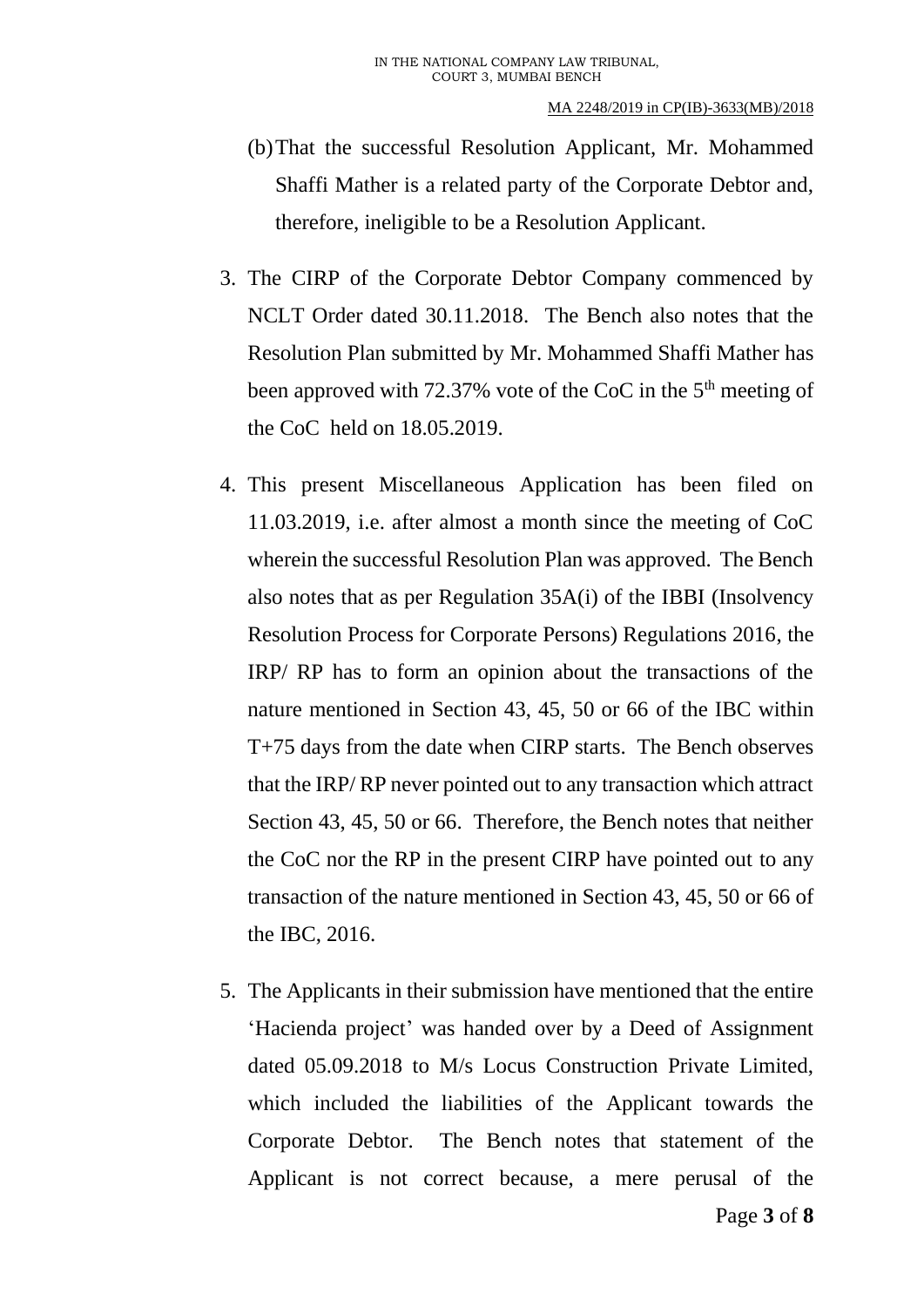#### MA 2248/2019 in CP(IB)-3633(MB)/2018

Assignment Deed dated 05.09.2018 would reveal that it does not assign the right, title and interest in respect of entire 'Hacienda project'. The Bench notes that it was an arrangement made by the Corporate Debtor in the ordinary course of business for the purpose of completing the remaining project which was totally stalled by mid-2018 due to cash flow issues being faced by the Corporate Debtor.

- 6. The Bench notes that the rights, title and interest and concomitant liability in respect of 29 apartments which include the apartment of the Applicant were sold prior to the execution of the said deed and are vested with the Corporate Debtor itself. Therefore, in the remaining 50 flats which were part of the Deed of Assignment dated 05.09.2018, the present Applicants were not in any way concerned.
- 7. The Bench notes that the Applicants have not put forward any cogent argument or facts which can substantiate their claims that the transaction on Deed of Assignment dated 05.09.2018 is undervalued or preferential. The RP mentions that prior to the Deed of Assignment and sale of the 50 apartments by the Assignee M/s Locus Construction Private Limited, the price at which the 29 apartments were sold by the Corporate Debtor was at Rs.2188 per sq ft. However, the Bench notes that the average price per sq ft at which the 50 apartments were sold under the deed dated 05.09.2018 was Rs.2899 per sq ft. which is much higher than the price which the earlier 29 flats were sold by the Corporate Debtor before the assignment. Therefore, the Bench is of the view that the amount of Rs.2899 per sq ft at which the sale of 50 flats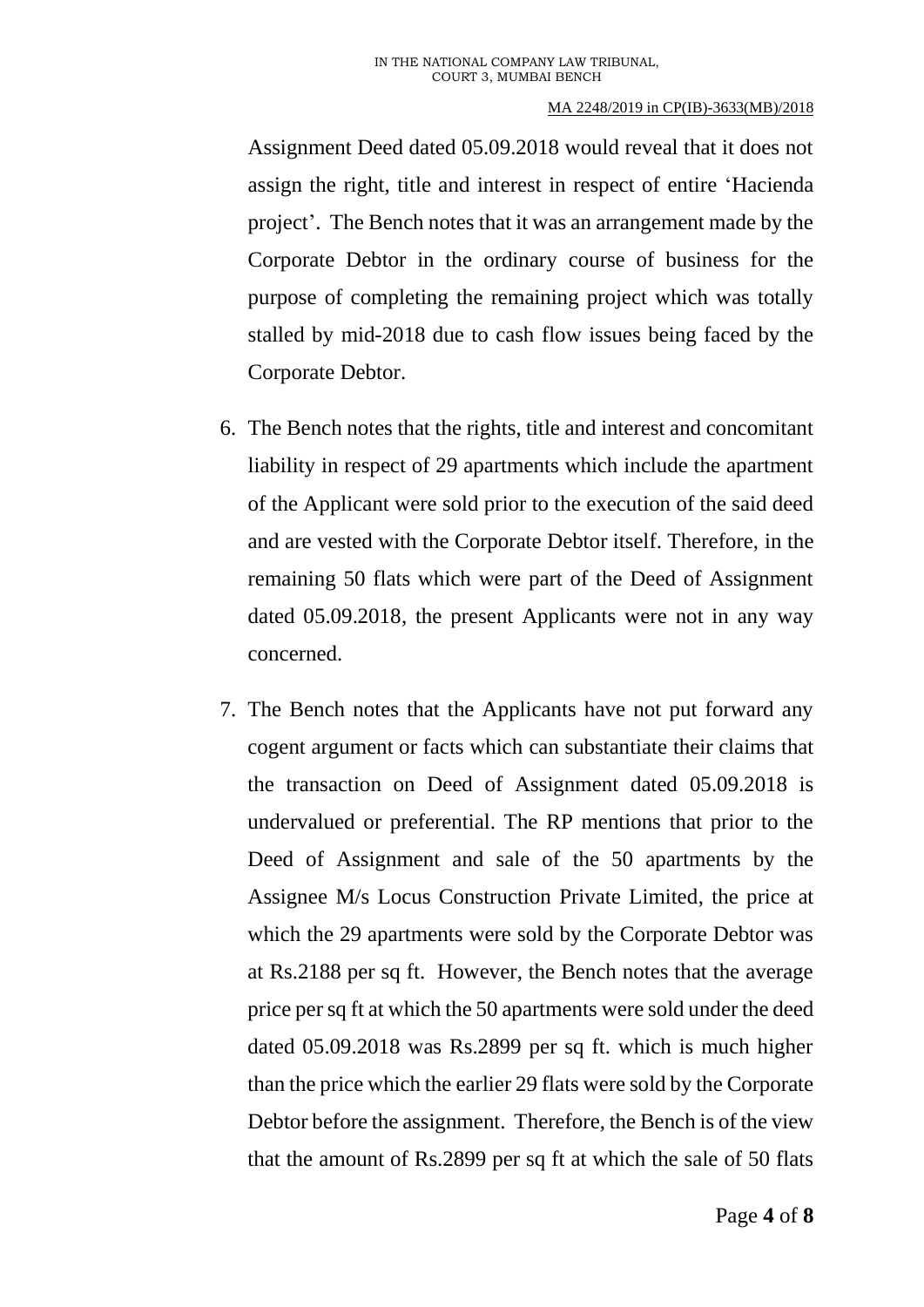#### MA 2248/2019 in CP(IB)-3633(MB)/2018

in project Hacienda had taken place cannot in any way be called as an undervalued transaction when the average sale of the earlier sold 29 Apartments were only at Rs.2188 per sq ft.

- 8. The other allegation of the Applicant is that the Resolution Applicant Mather has met with disqualification u/s 29A of the Code. In this regard the Bench would like to walk through clause by clause of Section 29A and see whether the Successful Resolution Applicant attracts any of the disqualification under Section 29A. The details in this regard are as under:-
- 8.1. Section 29A (a) bars an undischarged insolvent from being a Resolution Applicant. The Bench notes that the Resolution Applicant is not an undischarged insolvent and hence Sub-Clause (a) of Section 29A does not act as a bar.
- 8.2. Sub-Clause (b) of Section 29A bars a **wilful defaulter in accordance with the guidelines of the RBI** from being a Resolution Applicant. The present Resolution Applicant is not a wilful defaulter in accordance with the guidelines of the RBI and hence Sub-Clause (b) of Section 29A of IBC does not act as a bar.
- 8.3. Sub-clause (c) of Section 29A bars **a person who has an account classified as non-performing asset in accordance with the guidelines of the Reserve Bank of India issued under the Banking Regulation Act, 1949** from being a Resolution Applicant. In the present matter, the Resolution Applicant is not a person who has an account classified as nonperforming asset in accordance with the guidelines of the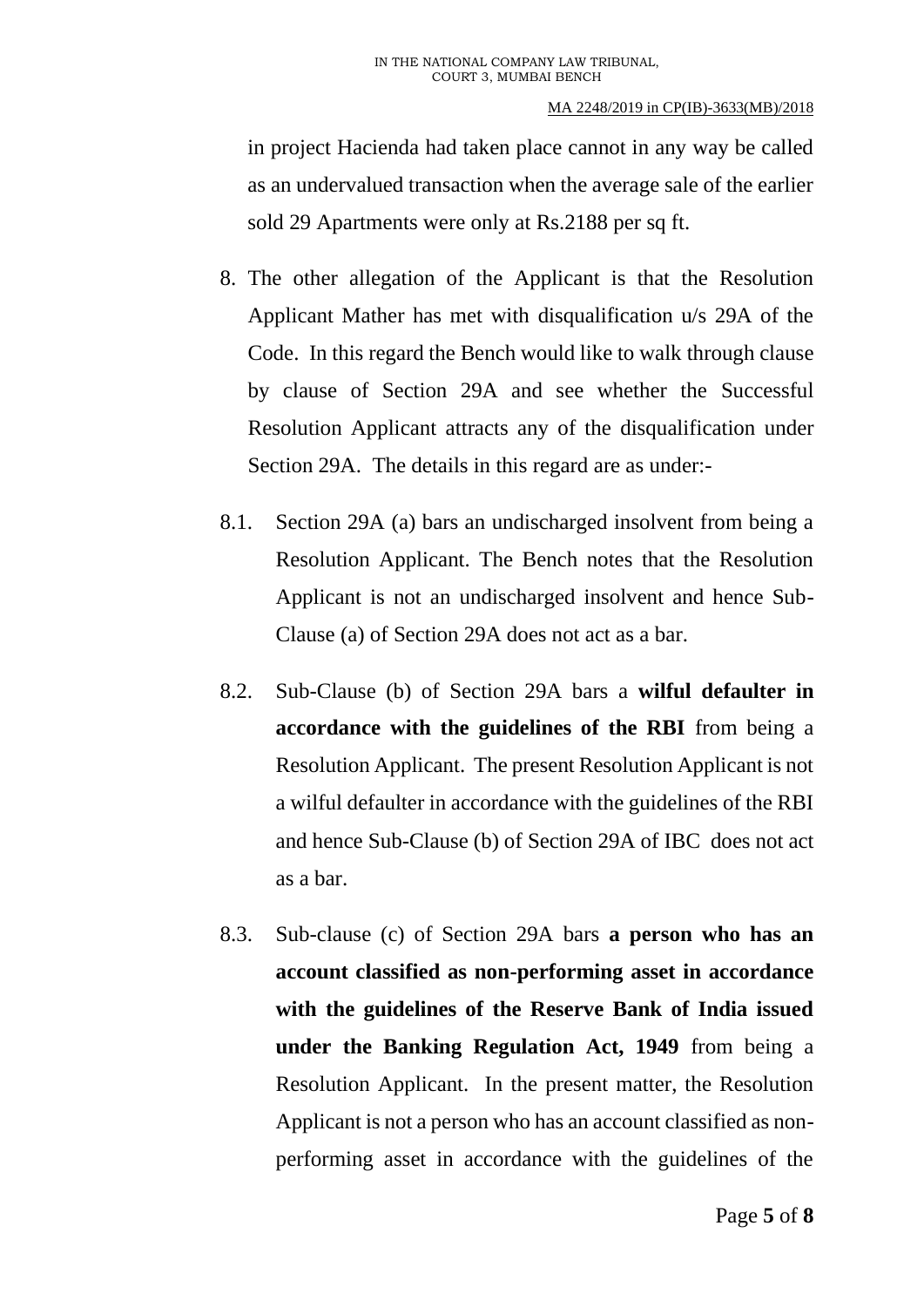Reserve Bank of India issued under the Banking Regulation Act, 1949 and hence sub-clause (c) of Section 29A does not act as a bar in the present matter.

- 8.4. Sub-clause (d) of Section 29A bars **a person who has been convicted for any offence punishable with imprisonment under the Acts specified** from being a Resolution Applicant. In the present matter, the Resolution Applicant is not a person who has been convicted for any offence punishable with imprisonment under the Acts specified and hence sub-clause (d) of Section 29A does not act as a bar in the present matter.
- 8.5. Sub-clause (e) of Section 29A bars **a person who is disqualified to act as a Director under the Companies Act, 2013** from being a Resolution Applicant. In the present matter the Resolution Applicant is not a person who is disqualified to act as a Director under the Companies Act, 2013 and hence sub-clause (e) of Section 29A does not act as a bar in the present matter.
- 8.6. Sub-clause (f) of Section 29A bars **a person who is prohibited by the Securities and Exchange Board of India from trading in securities or accessing the securities markets** from being a Resolution Applicant. In the present matter, the Resolution Applicant is not a person who is prohibited by the Securities and Exchange Board of India from trading in securities or accessing the securities markets and hence sub-clause (f) of Section 29A does not act as a bar.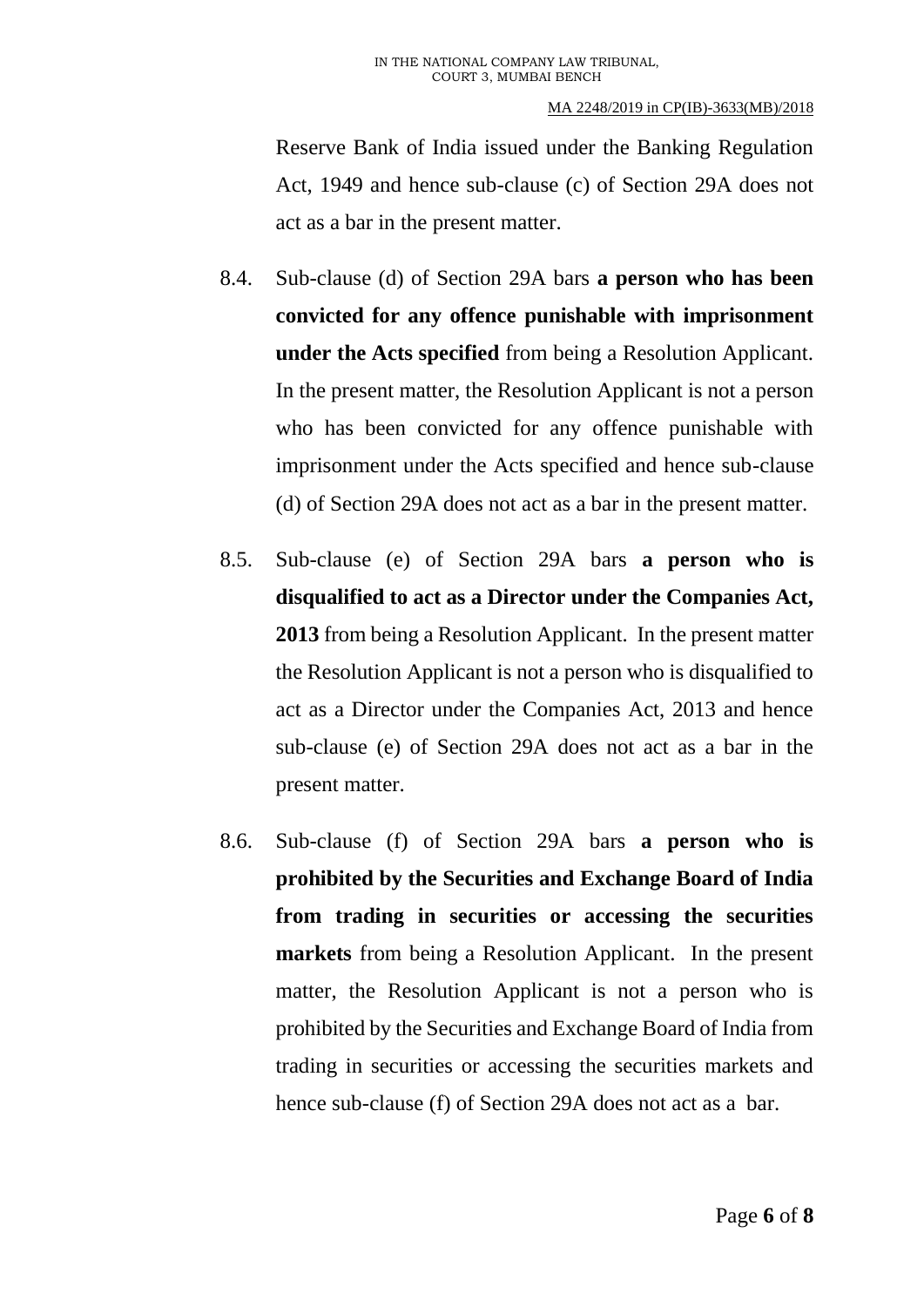#### MA 2248/2019 in CP(IB)-3633(MB)/2018

- 8.7. Sub-clause (g) of Section 29A bars **a person who has been a promoter or in the management or control of a corporate debtor in which a preferential transaction, under value transaction, extortionate credit transaction or fraudulent transaction has taken place and in respect of which an order has been made by the adjudicating authority under the IBC from being a Resolution Applicant**. In the present matter, the Resolution Applicant is not a person who has been a promoter or in the management or control of a corporate debtor in which a preferential transaction, under value transaction, extortionate credit transaction or fraudulent transaction has taken place and in respect of which an order has been made by the adjudicating authority under the IBC and hence sub-clause (g) of Section 29A does not act as a bar in the present matter.
- 8.8. Sub-clause (h) of Section 29A bars **a person who has executed a guarantee in favour of a creditor in respect of a corporate debtor against which an application for insolvency resolution made by such creditor has been admitted under this Code and such guarantee has been invoked by the creditor and remains unpaid in full or part**  from being a Resolution Applicant. In the present matter, the Resolution Applicant is not a person who has executed a guarantee in favour of a creditor in respect of a corporate debtor against which an application for insolvency resolution made by such creditor has been admitted under this Code and such guarantee has been invoked by the creditor and remains